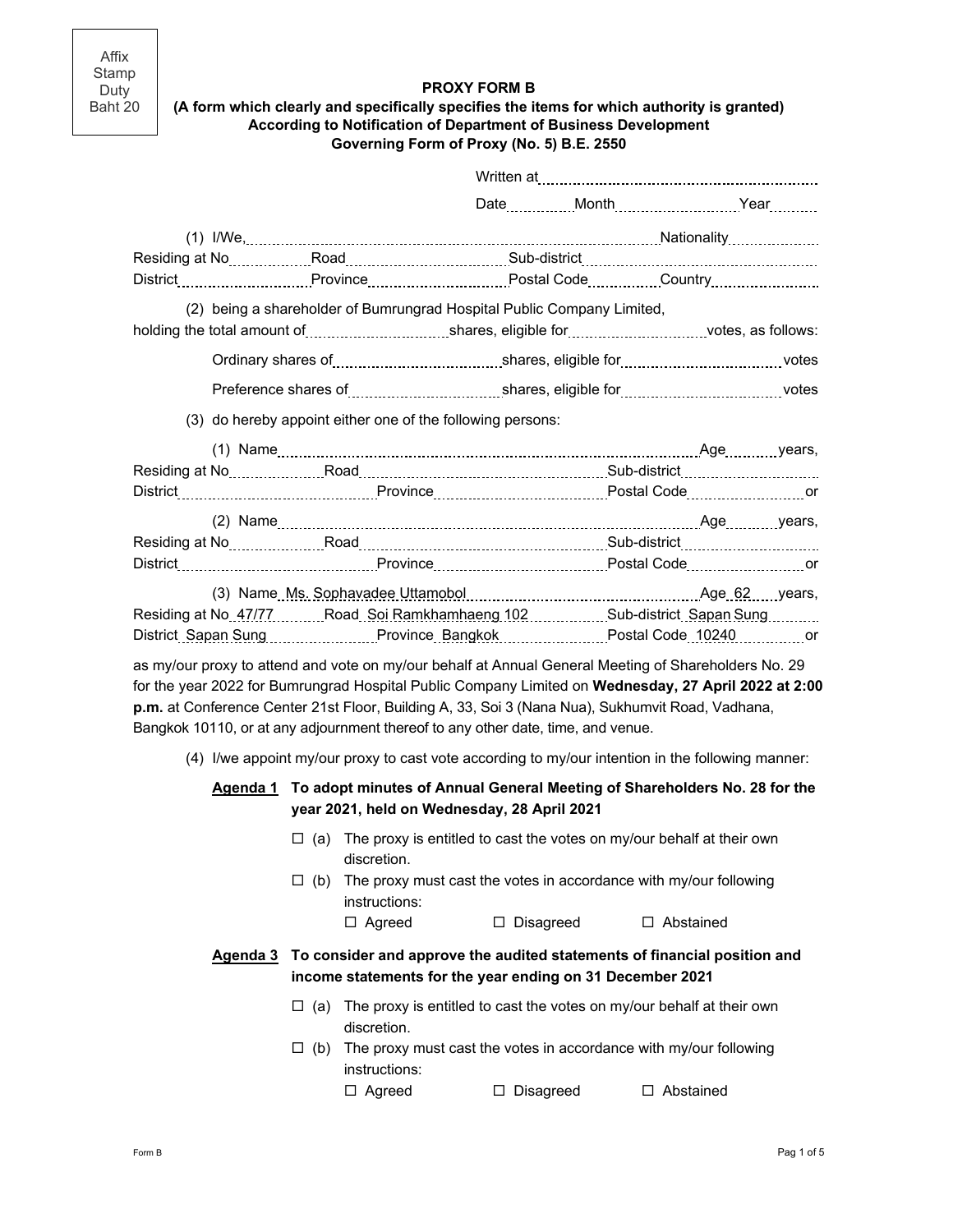|                                                                                                                     |                                                                                                                                                                                                                               | Agenda 4 To consider and approve the appropriation of net profit for the fiscal year<br>2021 and the declaration of dividends, and to acknowledge the payment of<br>interim dividends |                     |                                                                          |  |  |  |  |
|---------------------------------------------------------------------------------------------------------------------|-------------------------------------------------------------------------------------------------------------------------------------------------------------------------------------------------------------------------------|---------------------------------------------------------------------------------------------------------------------------------------------------------------------------------------|---------------------|--------------------------------------------------------------------------|--|--|--|--|
|                                                                                                                     |                                                                                                                                                                                                                               | $\Box$ (a) The proxy is entitled to cast the votes on my/our behalf at their own<br>discretion.                                                                                       |                     |                                                                          |  |  |  |  |
| The proxy must cast the votes in accordance with my/our following<br>$\Box$ (b)<br>instruction:                     |                                                                                                                                                                                                                               |                                                                                                                                                                                       |                     |                                                                          |  |  |  |  |
|                                                                                                                     |                                                                                                                                                                                                                               | $\Box$ Agreed                                                                                                                                                                         | $\Box$ Disagreed    | $\Box$ Abstained                                                         |  |  |  |  |
|                                                                                                                     |                                                                                                                                                                                                                               | <b>Agenda 5</b> To consider and approve the election of directors to replace the directors<br>who will retire by rotation                                                             |                     |                                                                          |  |  |  |  |
|                                                                                                                     |                                                                                                                                                                                                                               | $\Box$ (a) The proxy is entitled to cast the votes on my/our behalf at their own<br>discretion.                                                                                       |                     |                                                                          |  |  |  |  |
|                                                                                                                     | $\Box$ (b)                                                                                                                                                                                                                    | The proxy must cast the votes in accordance with my/our following<br>instructions:                                                                                                    |                     |                                                                          |  |  |  |  |
|                                                                                                                     |                                                                                                                                                                                                                               | $\Box$ To elect directors as a whole<br>$\Box$ Agreed                                                                                                                                 | $\Box$ Disagreed    | $\Box$ Abstained                                                         |  |  |  |  |
|                                                                                                                     |                                                                                                                                                                                                                               | $\Box$ To elect each director individually                                                                                                                                            |                     |                                                                          |  |  |  |  |
|                                                                                                                     |                                                                                                                                                                                                                               | 1. Mr. Chai Sophonpanich<br>$\Box$ Agreed                                                                                                                                             | $\Box$ Disagreed    | $\Box$ Abstained                                                         |  |  |  |  |
|                                                                                                                     |                                                                                                                                                                                                                               | 2. Mr. Chanvit Tanphiphat<br>$\Box$ Agreed                                                                                                                                            | $\Box$ Disagreed    | $\Box$ Abstained                                                         |  |  |  |  |
|                                                                                                                     |                                                                                                                                                                                                                               | 3. Mrs. Aruni Kettratad<br>$\Box$ Agreed                                                                                                                                              | $\Box$ Disagreed    | $\Box$ Abstained                                                         |  |  |  |  |
| To consider and approve the remuneration of directors and committee<br><u>Agenda 6</u><br>members for the year 2022 |                                                                                                                                                                                                                               |                                                                                                                                                                                       |                     |                                                                          |  |  |  |  |
|                                                                                                                     |                                                                                                                                                                                                                               | $\Box$ (a) The proxy is entitled to cast the votes on my/our behalf at their own<br>discretion.                                                                                       |                     |                                                                          |  |  |  |  |
|                                                                                                                     | $\Box$ (b)                                                                                                                                                                                                                    | The proxy must cast the votes in accordance with my/our following<br>instructions:                                                                                                    |                     |                                                                          |  |  |  |  |
|                                                                                                                     |                                                                                                                                                                                                                               | $\Box$ Agreed                                                                                                                                                                         | $\square$ Disagreed | $\Box$ Abstained                                                         |  |  |  |  |
| <u>Agenda 7</u>                                                                                                     |                                                                                                                                                                                                                               | fees for the year 2022                                                                                                                                                                |                     | To consider and approve the appointment of auditors and to fix the audit |  |  |  |  |
|                                                                                                                     | $\Box$ (a)                                                                                                                                                                                                                    | The proxy is entitled to cast the votes on my/our behalf at their own<br>discretion.                                                                                                  |                     |                                                                          |  |  |  |  |
|                                                                                                                     | $\Box$ (b)                                                                                                                                                                                                                    | instructions:                                                                                                                                                                         |                     | The proxy must cast the votes in accordance with my/our following        |  |  |  |  |
|                                                                                                                     |                                                                                                                                                                                                                               | $\Box$ Agreed                                                                                                                                                                         | $\Box$ Disagreed    | $\Box$ Abstained                                                         |  |  |  |  |
| <u>Agenda 8</u>                                                                                                     | To consider and approve the amendment to clause 4 of the Company's<br>Memorandum of Association with respect to the registered capital, to be in<br>line with the conversion of preferred shares into ordinary shares in 2022 |                                                                                                                                                                                       |                     |                                                                          |  |  |  |  |
|                                                                                                                     | $\Box$ (a)                                                                                                                                                                                                                    | discretion.                                                                                                                                                                           |                     | The proxy is entitled to cast the votes on my/our behalf at their own    |  |  |  |  |
|                                                                                                                     | $\Box$ (b)                                                                                                                                                                                                                    | The proxy must cast the votes in accordance with my/our following<br>instructions:                                                                                                    |                     |                                                                          |  |  |  |  |
|                                                                                                                     |                                                                                                                                                                                                                               | $\Box$ Agreed                                                                                                                                                                         | Disagreed<br>⊔      | □ Abstained                                                              |  |  |  |  |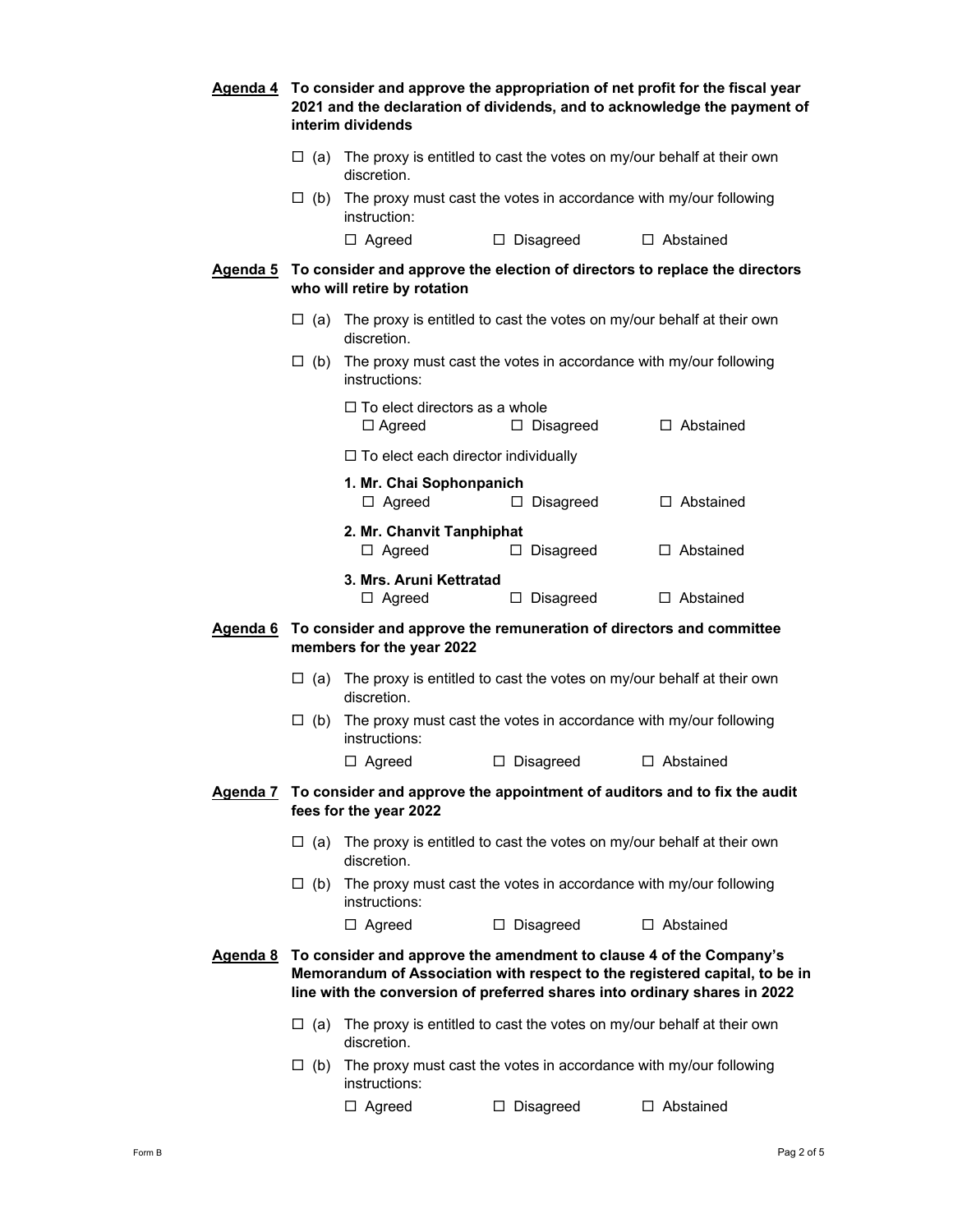#### **Agenda 9 Other business (if any)**

- $\Box$  (a) The proxy is entitled to cast the votes on my/our behalf at their own discretion.
- $\Box$  (b) The proxy must cast the votes in accordance with my/our following instructions: □ Agreed □ Disagreed □ Abstained

(5) Casting of the vote by my/our proxy for any agenda which is not in accordance with this proxy form shall be deemed an incorrect vote and is not my/our vote as the shareholder.

(6) If I/we have not indicated my/our vote in any agenda, or the indicated vote is unclear, or if the meeting considers or resolves any matter other than those stated above, or if there is any change or amendment to any fact, my/our proxy shall have the right to consider and cast votes on my/our behalf in all respects as deems appropriate.

Any lawful act performed by my/our proxy in this meeting, unless my/our proxy does not cast the votes as specified in the proxy form, shall be deemed as my/our own act in all respects.

| Signed | Grantor |
|--------|---------|
|        |         |
|        | Proxy   |
|        |         |
|        | Proxy   |
|        |         |
|        | Proxy   |
|        |         |
|        |         |

Remarks:

- 1. The shareholder assigning the proxy must authorize only one proxy to attend and vote at the meeting, and shall not allocate the number of shares to several proxies to vote separately.
- 2. For an agenda item relating to the election of directors, the election may be for the entire group of directors or each individual director.
- 3. If there is an agenda item other than those specified above, additional statements can be specified by the shareholder in the Addendum to proxy Form B as enclosed.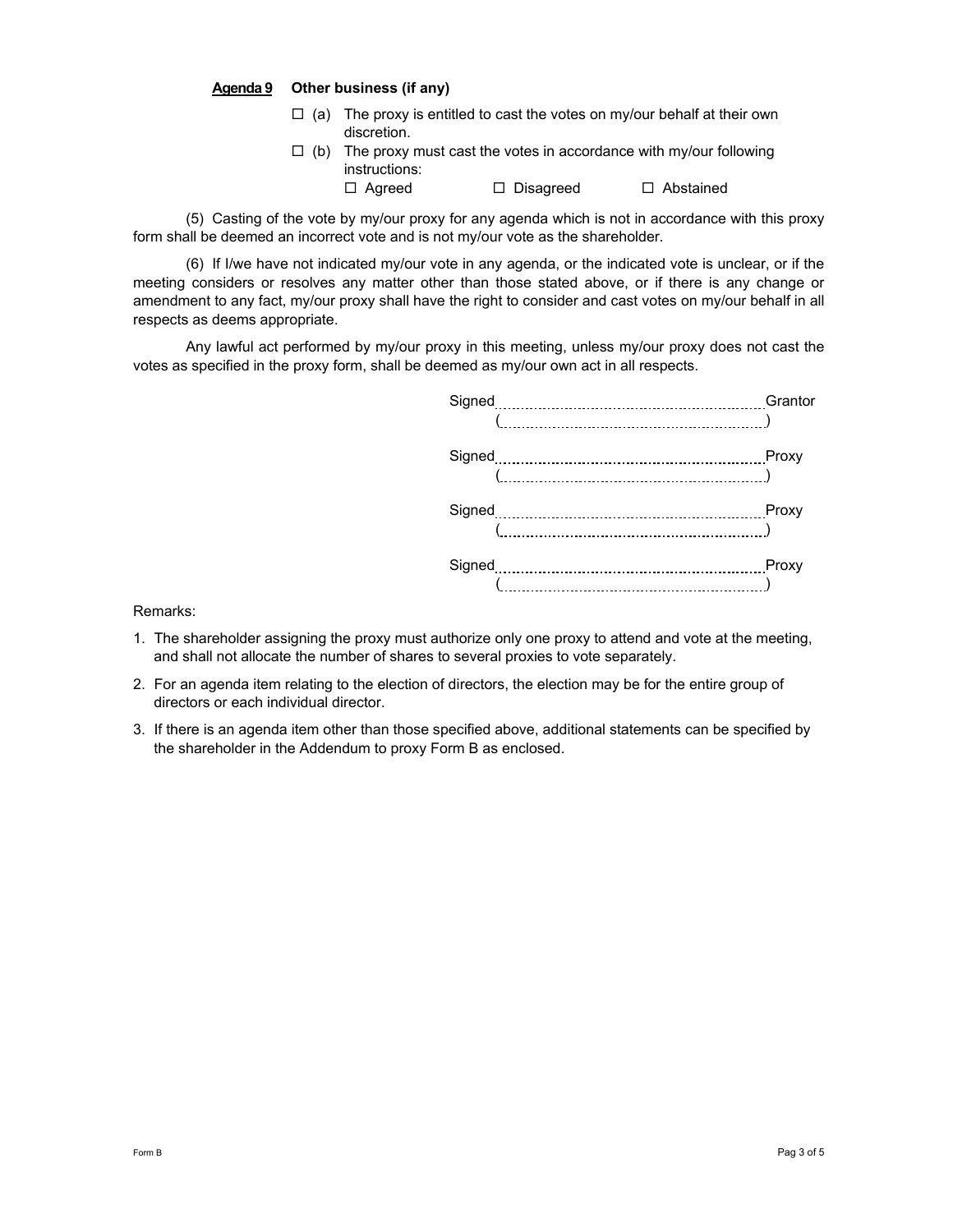# **Addendum to Proxy Form B Authorization of shareholder of Bumrungrad Hospital Public Company Limited**

For Annual General Meeting of Shareholders No. 29 for the year 2022 of Bumrungrad Hospital Public Company Limited on **Wednesday, 27 April 2022, at 2:00 p.m.** at Conference Center 21st Floor, Building A, 33, Soi 3 (Nana Nua), Sukhumvit Road, Vadhana, Bangkok 10110, or at any adjournment thereof to any other date, time and venue.

| (a) The proxy is entitled to cast the votes on my/our behalf at their own discretion.<br>$\Box$<br>(b) The proxy must cast the votes in accordance with my/our following instructions:<br>□<br>□ Disagreed □ Abstained<br>$\Box$ Agreed<br>□<br>(a) The proxy is entitled to cast the votes on my/our behalf at their own discretion.<br>□<br>(b) The proxy must cast the votes in accordance with my/our following instructions:<br>□<br>$\Box$ Agreed<br>□ Disagreed<br>□ Abstained<br>$\Box$<br>(a) The proxy is entitled to cast the votes on my/our behalf at their own discretion.<br>□<br>(b) The proxy must cast the votes in accordance with my/our following instructions:<br>□<br>$\Box$ Agreed<br>□ Disagreed<br>□ Abstained<br>ш<br>(a) The proxy is entitled to cast the votes on my/our behalf at their own discretion.<br>□<br>(b) The proxy must cast the votes in accordance with my/our following instructions:<br>□<br>□ Agreed □ Disagreed □ Abstained<br>$\Box$<br>(a) The proxy is entitled to cast the votes on my/our behalf at their own discretion.<br>□<br>(b) The proxy must cast the votes in accordance with my/our following instructions:<br>$\Box$<br>□ Agreed □ Disagreed □ Abstained<br>□<br>(a) The proxy is entitled to cast the votes on my/our behalf at their own discretion.<br>$\Box$<br>(b) The proxy must cast the votes in accordance with my/our following instructions:<br>□<br>Disagreed<br>$\Box$ Agreed<br>□ Abstained<br>$\Box$<br>(a) The proxy is entitled to cast the votes on my/our behalf at their own discretion.<br>□<br>(b) The proxy must cast the votes in accordance with my/our following instructions:<br>$\Box$<br>□ Agreed □ Disagreed<br>$\Box$ Abstained<br>$\Box$<br>(a) The proxy is entitled to cast the votes on my/our behalf at their own discretion.<br>$\Box$<br>(b) The proxy must cast the votes in accordance with my/our following instructions:<br>$\Box$<br>□ Agreed □ Disagreed □ Abstained<br>□<br>(a) The proxy is entitled to cast the votes on my/our behalf at their own discretion.<br>□<br>(b) The proxy must cast the votes in accordance with my/our following instructions:<br>□ |
|---------------------------------------------------------------------------------------------------------------------------------------------------------------------------------------------------------------------------------------------------------------------------------------------------------------------------------------------------------------------------------------------------------------------------------------------------------------------------------------------------------------------------------------------------------------------------------------------------------------------------------------------------------------------------------------------------------------------------------------------------------------------------------------------------------------------------------------------------------------------------------------------------------------------------------------------------------------------------------------------------------------------------------------------------------------------------------------------------------------------------------------------------------------------------------------------------------------------------------------------------------------------------------------------------------------------------------------------------------------------------------------------------------------------------------------------------------------------------------------------------------------------------------------------------------------------------------------------------------------------------------------------------------------------------------------------------------------------------------------------------------------------------------------------------------------------------------------------------------------------------------------------------------------------------------------------------------------------------------------------------------------------------------------------------------------------------------------------------------------------------------------------------------------------------------|
|                                                                                                                                                                                                                                                                                                                                                                                                                                                                                                                                                                                                                                                                                                                                                                                                                                                                                                                                                                                                                                                                                                                                                                                                                                                                                                                                                                                                                                                                                                                                                                                                                                                                                                                                                                                                                                                                                                                                                                                                                                                                                                                                                                                 |
|                                                                                                                                                                                                                                                                                                                                                                                                                                                                                                                                                                                                                                                                                                                                                                                                                                                                                                                                                                                                                                                                                                                                                                                                                                                                                                                                                                                                                                                                                                                                                                                                                                                                                                                                                                                                                                                                                                                                                                                                                                                                                                                                                                                 |
|                                                                                                                                                                                                                                                                                                                                                                                                                                                                                                                                                                                                                                                                                                                                                                                                                                                                                                                                                                                                                                                                                                                                                                                                                                                                                                                                                                                                                                                                                                                                                                                                                                                                                                                                                                                                                                                                                                                                                                                                                                                                                                                                                                                 |
|                                                                                                                                                                                                                                                                                                                                                                                                                                                                                                                                                                                                                                                                                                                                                                                                                                                                                                                                                                                                                                                                                                                                                                                                                                                                                                                                                                                                                                                                                                                                                                                                                                                                                                                                                                                                                                                                                                                                                                                                                                                                                                                                                                                 |
|                                                                                                                                                                                                                                                                                                                                                                                                                                                                                                                                                                                                                                                                                                                                                                                                                                                                                                                                                                                                                                                                                                                                                                                                                                                                                                                                                                                                                                                                                                                                                                                                                                                                                                                                                                                                                                                                                                                                                                                                                                                                                                                                                                                 |
|                                                                                                                                                                                                                                                                                                                                                                                                                                                                                                                                                                                                                                                                                                                                                                                                                                                                                                                                                                                                                                                                                                                                                                                                                                                                                                                                                                                                                                                                                                                                                                                                                                                                                                                                                                                                                                                                                                                                                                                                                                                                                                                                                                                 |
|                                                                                                                                                                                                                                                                                                                                                                                                                                                                                                                                                                                                                                                                                                                                                                                                                                                                                                                                                                                                                                                                                                                                                                                                                                                                                                                                                                                                                                                                                                                                                                                                                                                                                                                                                                                                                                                                                                                                                                                                                                                                                                                                                                                 |
|                                                                                                                                                                                                                                                                                                                                                                                                                                                                                                                                                                                                                                                                                                                                                                                                                                                                                                                                                                                                                                                                                                                                                                                                                                                                                                                                                                                                                                                                                                                                                                                                                                                                                                                                                                                                                                                                                                                                                                                                                                                                                                                                                                                 |
|                                                                                                                                                                                                                                                                                                                                                                                                                                                                                                                                                                                                                                                                                                                                                                                                                                                                                                                                                                                                                                                                                                                                                                                                                                                                                                                                                                                                                                                                                                                                                                                                                                                                                                                                                                                                                                                                                                                                                                                                                                                                                                                                                                                 |
|                                                                                                                                                                                                                                                                                                                                                                                                                                                                                                                                                                                                                                                                                                                                                                                                                                                                                                                                                                                                                                                                                                                                                                                                                                                                                                                                                                                                                                                                                                                                                                                                                                                                                                                                                                                                                                                                                                                                                                                                                                                                                                                                                                                 |
|                                                                                                                                                                                                                                                                                                                                                                                                                                                                                                                                                                                                                                                                                                                                                                                                                                                                                                                                                                                                                                                                                                                                                                                                                                                                                                                                                                                                                                                                                                                                                                                                                                                                                                                                                                                                                                                                                                                                                                                                                                                                                                                                                                                 |
|                                                                                                                                                                                                                                                                                                                                                                                                                                                                                                                                                                                                                                                                                                                                                                                                                                                                                                                                                                                                                                                                                                                                                                                                                                                                                                                                                                                                                                                                                                                                                                                                                                                                                                                                                                                                                                                                                                                                                                                                                                                                                                                                                                                 |
|                                                                                                                                                                                                                                                                                                                                                                                                                                                                                                                                                                                                                                                                                                                                                                                                                                                                                                                                                                                                                                                                                                                                                                                                                                                                                                                                                                                                                                                                                                                                                                                                                                                                                                                                                                                                                                                                                                                                                                                                                                                                                                                                                                                 |
|                                                                                                                                                                                                                                                                                                                                                                                                                                                                                                                                                                                                                                                                                                                                                                                                                                                                                                                                                                                                                                                                                                                                                                                                                                                                                                                                                                                                                                                                                                                                                                                                                                                                                                                                                                                                                                                                                                                                                                                                                                                                                                                                                                                 |
|                                                                                                                                                                                                                                                                                                                                                                                                                                                                                                                                                                                                                                                                                                                                                                                                                                                                                                                                                                                                                                                                                                                                                                                                                                                                                                                                                                                                                                                                                                                                                                                                                                                                                                                                                                                                                                                                                                                                                                                                                                                                                                                                                                                 |
|                                                                                                                                                                                                                                                                                                                                                                                                                                                                                                                                                                                                                                                                                                                                                                                                                                                                                                                                                                                                                                                                                                                                                                                                                                                                                                                                                                                                                                                                                                                                                                                                                                                                                                                                                                                                                                                                                                                                                                                                                                                                                                                                                                                 |
|                                                                                                                                                                                                                                                                                                                                                                                                                                                                                                                                                                                                                                                                                                                                                                                                                                                                                                                                                                                                                                                                                                                                                                                                                                                                                                                                                                                                                                                                                                                                                                                                                                                                                                                                                                                                                                                                                                                                                                                                                                                                                                                                                                                 |
|                                                                                                                                                                                                                                                                                                                                                                                                                                                                                                                                                                                                                                                                                                                                                                                                                                                                                                                                                                                                                                                                                                                                                                                                                                                                                                                                                                                                                                                                                                                                                                                                                                                                                                                                                                                                                                                                                                                                                                                                                                                                                                                                                                                 |
|                                                                                                                                                                                                                                                                                                                                                                                                                                                                                                                                                                                                                                                                                                                                                                                                                                                                                                                                                                                                                                                                                                                                                                                                                                                                                                                                                                                                                                                                                                                                                                                                                                                                                                                                                                                                                                                                                                                                                                                                                                                                                                                                                                                 |
|                                                                                                                                                                                                                                                                                                                                                                                                                                                                                                                                                                                                                                                                                                                                                                                                                                                                                                                                                                                                                                                                                                                                                                                                                                                                                                                                                                                                                                                                                                                                                                                                                                                                                                                                                                                                                                                                                                                                                                                                                                                                                                                                                                                 |
|                                                                                                                                                                                                                                                                                                                                                                                                                                                                                                                                                                                                                                                                                                                                                                                                                                                                                                                                                                                                                                                                                                                                                                                                                                                                                                                                                                                                                                                                                                                                                                                                                                                                                                                                                                                                                                                                                                                                                                                                                                                                                                                                                                                 |
|                                                                                                                                                                                                                                                                                                                                                                                                                                                                                                                                                                                                                                                                                                                                                                                                                                                                                                                                                                                                                                                                                                                                                                                                                                                                                                                                                                                                                                                                                                                                                                                                                                                                                                                                                                                                                                                                                                                                                                                                                                                                                                                                                                                 |
|                                                                                                                                                                                                                                                                                                                                                                                                                                                                                                                                                                                                                                                                                                                                                                                                                                                                                                                                                                                                                                                                                                                                                                                                                                                                                                                                                                                                                                                                                                                                                                                                                                                                                                                                                                                                                                                                                                                                                                                                                                                                                                                                                                                 |
|                                                                                                                                                                                                                                                                                                                                                                                                                                                                                                                                                                                                                                                                                                                                                                                                                                                                                                                                                                                                                                                                                                                                                                                                                                                                                                                                                                                                                                                                                                                                                                                                                                                                                                                                                                                                                                                                                                                                                                                                                                                                                                                                                                                 |
|                                                                                                                                                                                                                                                                                                                                                                                                                                                                                                                                                                                                                                                                                                                                                                                                                                                                                                                                                                                                                                                                                                                                                                                                                                                                                                                                                                                                                                                                                                                                                                                                                                                                                                                                                                                                                                                                                                                                                                                                                                                                                                                                                                                 |
|                                                                                                                                                                                                                                                                                                                                                                                                                                                                                                                                                                                                                                                                                                                                                                                                                                                                                                                                                                                                                                                                                                                                                                                                                                                                                                                                                                                                                                                                                                                                                                                                                                                                                                                                                                                                                                                                                                                                                                                                                                                                                                                                                                                 |
|                                                                                                                                                                                                                                                                                                                                                                                                                                                                                                                                                                                                                                                                                                                                                                                                                                                                                                                                                                                                                                                                                                                                                                                                                                                                                                                                                                                                                                                                                                                                                                                                                                                                                                                                                                                                                                                                                                                                                                                                                                                                                                                                                                                 |
|                                                                                                                                                                                                                                                                                                                                                                                                                                                                                                                                                                                                                                                                                                                                                                                                                                                                                                                                                                                                                                                                                                                                                                                                                                                                                                                                                                                                                                                                                                                                                                                                                                                                                                                                                                                                                                                                                                                                                                                                                                                                                                                                                                                 |
|                                                                                                                                                                                                                                                                                                                                                                                                                                                                                                                                                                                                                                                                                                                                                                                                                                                                                                                                                                                                                                                                                                                                                                                                                                                                                                                                                                                                                                                                                                                                                                                                                                                                                                                                                                                                                                                                                                                                                                                                                                                                                                                                                                                 |
|                                                                                                                                                                                                                                                                                                                                                                                                                                                                                                                                                                                                                                                                                                                                                                                                                                                                                                                                                                                                                                                                                                                                                                                                                                                                                                                                                                                                                                                                                                                                                                                                                                                                                                                                                                                                                                                                                                                                                                                                                                                                                                                                                                                 |
|                                                                                                                                                                                                                                                                                                                                                                                                                                                                                                                                                                                                                                                                                                                                                                                                                                                                                                                                                                                                                                                                                                                                                                                                                                                                                                                                                                                                                                                                                                                                                                                                                                                                                                                                                                                                                                                                                                                                                                                                                                                                                                                                                                                 |
|                                                                                                                                                                                                                                                                                                                                                                                                                                                                                                                                                                                                                                                                                                                                                                                                                                                                                                                                                                                                                                                                                                                                                                                                                                                                                                                                                                                                                                                                                                                                                                                                                                                                                                                                                                                                                                                                                                                                                                                                                                                                                                                                                                                 |
|                                                                                                                                                                                                                                                                                                                                                                                                                                                                                                                                                                                                                                                                                                                                                                                                                                                                                                                                                                                                                                                                                                                                                                                                                                                                                                                                                                                                                                                                                                                                                                                                                                                                                                                                                                                                                                                                                                                                                                                                                                                                                                                                                                                 |
|                                                                                                                                                                                                                                                                                                                                                                                                                                                                                                                                                                                                                                                                                                                                                                                                                                                                                                                                                                                                                                                                                                                                                                                                                                                                                                                                                                                                                                                                                                                                                                                                                                                                                                                                                                                                                                                                                                                                                                                                                                                                                                                                                                                 |
|                                                                                                                                                                                                                                                                                                                                                                                                                                                                                                                                                                                                                                                                                                                                                                                                                                                                                                                                                                                                                                                                                                                                                                                                                                                                                                                                                                                                                                                                                                                                                                                                                                                                                                                                                                                                                                                                                                                                                                                                                                                                                                                                                                                 |
|                                                                                                                                                                                                                                                                                                                                                                                                                                                                                                                                                                                                                                                                                                                                                                                                                                                                                                                                                                                                                                                                                                                                                                                                                                                                                                                                                                                                                                                                                                                                                                                                                                                                                                                                                                                                                                                                                                                                                                                                                                                                                                                                                                                 |
|                                                                                                                                                                                                                                                                                                                                                                                                                                                                                                                                                                                                                                                                                                                                                                                                                                                                                                                                                                                                                                                                                                                                                                                                                                                                                                                                                                                                                                                                                                                                                                                                                                                                                                                                                                                                                                                                                                                                                                                                                                                                                                                                                                                 |
|                                                                                                                                                                                                                                                                                                                                                                                                                                                                                                                                                                                                                                                                                                                                                                                                                                                                                                                                                                                                                                                                                                                                                                                                                                                                                                                                                                                                                                                                                                                                                                                                                                                                                                                                                                                                                                                                                                                                                                                                                                                                                                                                                                                 |
| $\Box$ Agreed<br>$\Box$ Disagreed<br>$\Box$ Abstained                                                                                                                                                                                                                                                                                                                                                                                                                                                                                                                                                                                                                                                                                                                                                                                                                                                                                                                                                                                                                                                                                                                                                                                                                                                                                                                                                                                                                                                                                                                                                                                                                                                                                                                                                                                                                                                                                                                                                                                                                                                                                                                           |
| □                                                                                                                                                                                                                                                                                                                                                                                                                                                                                                                                                                                                                                                                                                                                                                                                                                                                                                                                                                                                                                                                                                                                                                                                                                                                                                                                                                                                                                                                                                                                                                                                                                                                                                                                                                                                                                                                                                                                                                                                                                                                                                                                                                               |
| (a) The proxy is entitled to cast the votes on my/our behalf at their own discretion.<br>□                                                                                                                                                                                                                                                                                                                                                                                                                                                                                                                                                                                                                                                                                                                                                                                                                                                                                                                                                                                                                                                                                                                                                                                                                                                                                                                                                                                                                                                                                                                                                                                                                                                                                                                                                                                                                                                                                                                                                                                                                                                                                      |
|                                                                                                                                                                                                                                                                                                                                                                                                                                                                                                                                                                                                                                                                                                                                                                                                                                                                                                                                                                                                                                                                                                                                                                                                                                                                                                                                                                                                                                                                                                                                                                                                                                                                                                                                                                                                                                                                                                                                                                                                                                                                                                                                                                                 |
| (b) The proxy must cast the votes in accordance with my/our following instructions:<br>□                                                                                                                                                                                                                                                                                                                                                                                                                                                                                                                                                                                                                                                                                                                                                                                                                                                                                                                                                                                                                                                                                                                                                                                                                                                                                                                                                                                                                                                                                                                                                                                                                                                                                                                                                                                                                                                                                                                                                                                                                                                                                        |